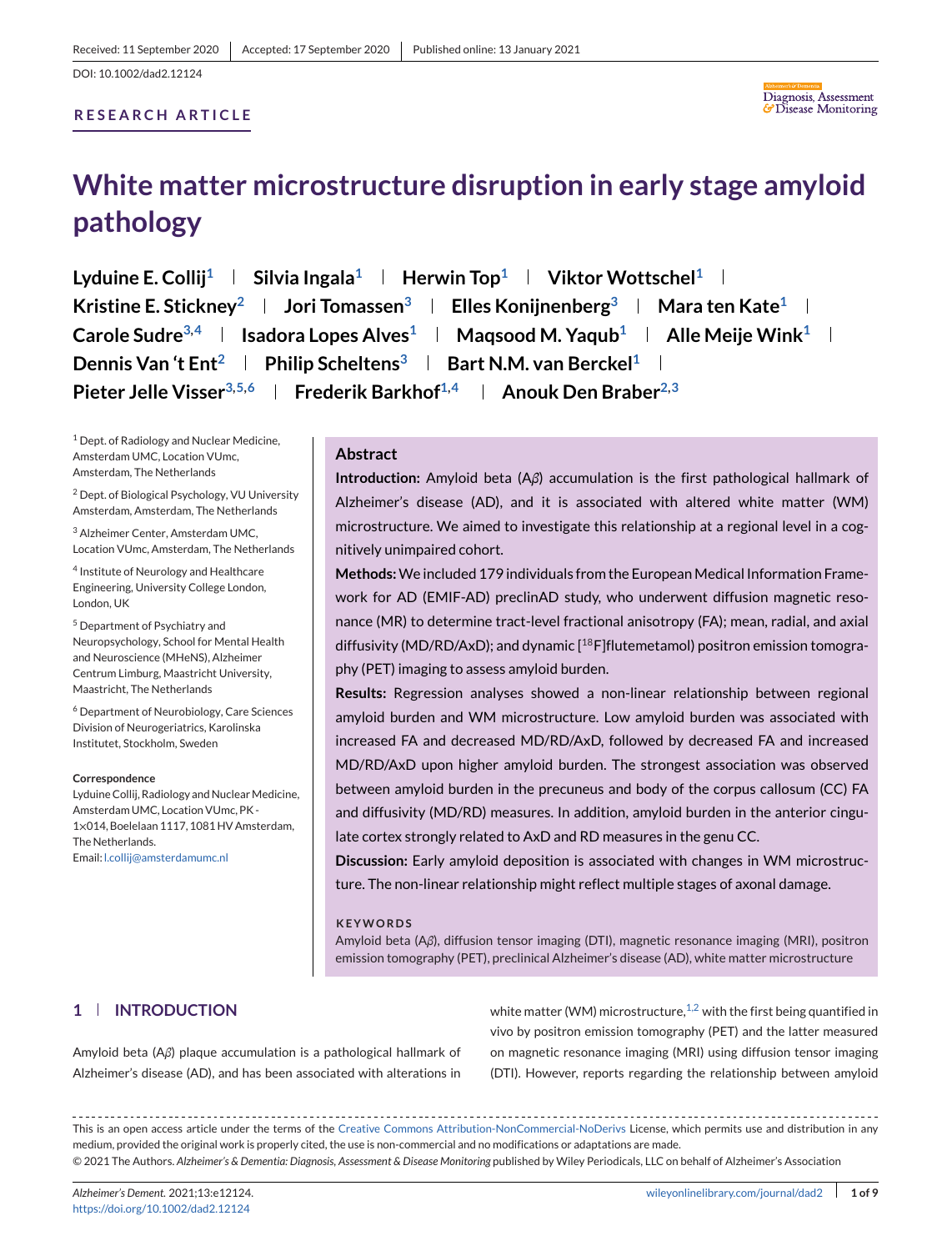accumulation and disruption in WM microstructure show conflicting results.

Preclinical AD subjects have been reported to show loss of WM tract integrity, that is, decrease of fractional anisotropy (FA) and increase of mean diffusivity (MD), compared to amyloid-negative controls. $3-5$ Of interest, the tracts with the most pronounced WM alterations (cor-pus callosum, fornix, superior longitudinal fasciculi, and cingulum)<sup>[3,6,7](#page-7-0)</sup> are anatomically connected to early amyloid-affected regions.  $8-11$  suggesting that WM alterations may be driven by amyloid deposition. However, the opposite relationship has also been reported, with higher FA in the high amyloid group compared to the amyloid-negative group.<sup>[7](#page-7-0)</sup> More recent work could reconcile previous conflicting reports because a non-linear relationship between global measures of amyloid burden and DTI has been observed.<sup>[3,12](#page-7-0)</sup>

These inconsistencies could also be due to the challenges of detecting early amyloid pathology in the preclinical stages of AD. $11$  Because amyloid burden is often low or focal in this population, global assessment and dichotomization of standardized uptake value ratios (SUVRs) are likely suboptimal and indeed have been demonstrated to miss the earliest signs of A*β* pathology.[13,14](#page-7-0) Full quantification and regional investigations could provide more sensitive A*β* measurements in this population,  $9,15,16$  thereby better enabling the assessment of the relationship between amyloid burden and WM microstructure.

This study aimed to assess the relation between early stage amyloid burden and WM-tract microstructure alterations in cognitively unimpaired subjects using global and regional DTI measures and quantitative global and regional amyloid burden derived from dynamic [<sup>18</sup>F]flutemetamol PET imaging.

#### **RESEARCH IN CONTEXT**

- 1. **Systematic review**: Literature was reviewed using traditional sources (eg, PubMed). Although a loss of white matter (WM) integrity has been clearly described in clinical Alzheimer's disease (AD), recent work suggests a more complex relationship between amyloid burden and WM microstructural changes in its preclinical stages. The most relevant and latest papers are cited in this work.
- 2. **Interpretation**: Our findings in a cognitively unimpaired population support the association between early amyloid burden and disrupted WM microstructure as measured by diffusion tensor imaging (DTI) analysis. The apparent non-linear relationship between these two measures might reflect initial amyloid-associated compensatory mechanisms of theWM, followed by axonal degeneration.
- 3. **Future directions**: This work highlights the importance of complementary multi-modal imaging approaches in the context of preclinical AD. Understanding the relationship between amyloid accumulation and subsequent brain changes could improve risk-profiling efforts, and possibly support targeted inclusion for secondary prevention trials. Longitudinal validation of these findings is necessary.

## **2 METHODS**

## **2.1 Cohort**

The data used in this study originate from the Innovative Medicines Initiative (IMI) European Medical Information Framework for AD (EMIF-AD) project (http://www.emif.eu/). The overall aim of the EMIF-AD project is to discover and validate diagnostic markers, prognostic markers, and risk factors for AD in non-demented subjects.

#### **2.2 Subjects**

A total of 199 subjects from the EMIF PreclinAD cohort were included at the VU University Medical Center, after being referred by The Netherlands Twin Register.<sup>[17](#page-7-0)</sup> Inclusion criteria were age ≥60 years and normal cognition according to a delayed recall score of >−1.5 standard deviation (SD) of demographically adjusted normative data on the Consortium to Establish a Registry for Alzheimer's Disease (CERAD) 10-word list, a Telephone Interview for Cognitive Status modified (TICS-m) score of 23 or higher, a 15-item Geriatric Depression Scale (GDS) score of <11, and a Clinical Dementia Rating (CDR) scale score of zero. Exclusion criteria were the presence of any physical, neurological, or psychiatric condition that might interfere with cognitive performance.<sup>[18](#page-7-0)</sup> The Medical Ethics Review Committee of the VU University Medical Center performed approval of the study in Amsterdam. Research was performed according to the principles of the Declaration of Helsinki and in accordance with the Medical Research Involving Human Subjects Act and codes on 'good use' of clinical data and biological samples as developed by the Dutch Federation of Medical Scientific Societies. All participants gave written informed consent.

Dynamic PET acquisition or quantification failed in four and five subjects, respectively. Seven subjects were excluded due to the detection of space-occupying lesions with the characteristics of meningioma, one due to incorrect field of view, and one due to failed DTI quantification, resulting in the final inclusion of 179 subjects.

#### **2.3 Image acquisition and processing**

## **2.3.1 PET image acquisition and processing**

Dynamic scanning was performed on a Philips Ingenuity TF PET-MRI camera (Philips Healthcare, Cleveland, USA) using the dual-time window acquisition protocol, $19$  with 30-minute scans acquired immediately after manual injection (191  $\pm$  20 MBq) of [<sup>18</sup>F]flutemetamol.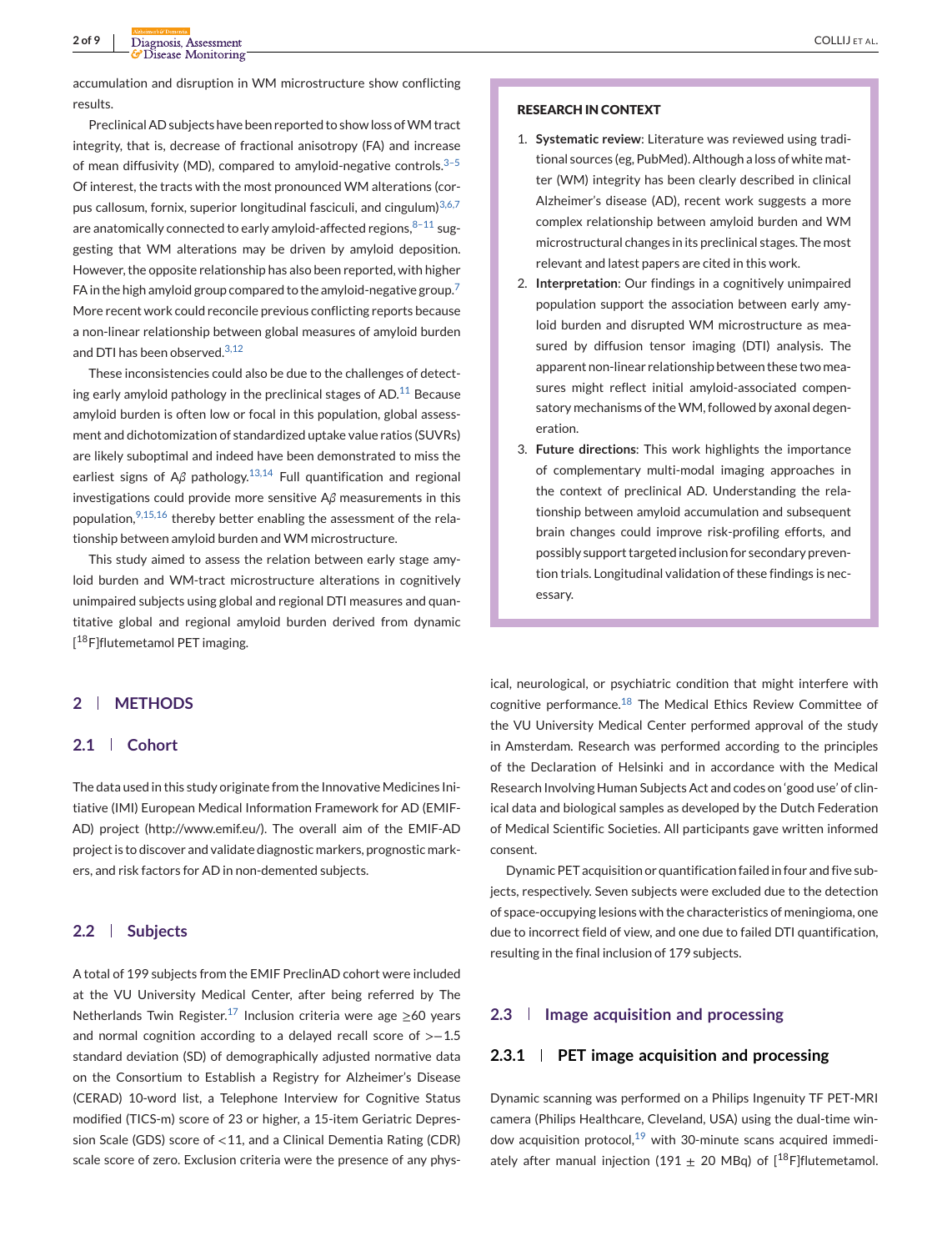After a 60-minute break, a second scan of 20 minutes was acquired (90 to 110 minutes post injection). In addition, a dedicated magnetic resonance sequence (attenuation MR) was acquired prior to each PET scan for attenuation correction (AC). The first emission scans were reconstructed in 18 frames with increasing time length, by applying the line-of-respons row action maximum likelihood algorithm (LOR-RAMLA) reconstruction algorithm for the brain. The second scan was reconstructed by four frames with 300 seconds each. Images were preprocessed with Vinci Software version 2.56 (http://vinci.sf.mpg.de/) to combine the two PET scans into single multi-frame images. Furthermore, the multimodality setting of Vinci was used for co-registration of an individual's T1-weighted MRI sequence to the dynamic scans. Cerebellar gray matter was chosen as the reference tissue. Nondisplaceable Binding Potential (BP $_{ND}$ ) values were calculated by using the receptor parametric mapping (RPM) implementation of the Simpli-fied Reference Tissue Model (SRTM)<sup>[20](#page-7-0)</sup> in PPET software.<sup>[19,21](#page-7-0)</sup> For analyses, distribution volume ratio (DVR) was calculated as a linear function of receptor availability for radioligand ( $BP<sub>ND</sub> + 1$ ). The co-registered T1-weighted MR images were warped into Montreal Neurological Institute (MNI) space using Statistical Parametric Mapping (SPM) 12 (https://www.fil.ion.ucl.ac.uk/spm/). Subsequently, the subject-specific conversion matrix was used to warp the corresponding PET image into MNI.

Amyloid positivity was visually assessed by three readers who com-pleted the training provided by GE Healthcare.<sup>[22](#page-7-0)</sup> For the visual read, image maximum intensity was scaled to 90% of the pons signal using rainbow color scaling, and transverse, sagittal, and coronal views were displayed using the software package Vinci 2.56 and assessed together with a T1-weighted MR scan to assist reading in the presence of atrophy in the visual assessment. Images were rated as either *positive* (binding in one or more cortical brain region or striatum unilaterally) or *negative* (predominantly WM uptake).<sup>[11](#page-7-0)</sup>

The Desikan-Killiany (DK) atlas<sup>23</sup> was used to extract global and regional cortical DVR values normalized to cerebellar gray matter. Global amyloid burden consisted of the volume-weighted average of 27 cortical regions.<sup>[24](#page-7-0)</sup> A cut-off for amyloid positivity was determined using Gaussian mixture modeling, taking the mean and two standard deviations of the left (normal) curve (ie, DVR ≥1.15). Early accumulating regions were selected based on previous work in the amyloid staging field,  $8,9,24-26$  which included the anterior cingulate cortex (ACC), posterior cingulate cortex (PCC), isthmus cingulate cortex (ICC), precuneus (PC), insula, and lateral orbitofrontal cortex (lOFC).

## **2.3.2 MR image acquisition and processing**

Whole-brain scans were obtained using a single 3T MRI scanner (Philips Ingenuity Time-of-Flight PET-MR scanner) with an eightchannel head coil. Isotropic structural three-dimensional (3D) T1-weighted images were acquired using a sagittal turbo field echo sequence (1.00 mm<sup>3</sup> isotropic voxels, repetition time = 7.9 ms, echo time = 4.5 ms, and flip angle =  $8^\circ$ ), and 3D sagittal fluid-attenuated inversion recovery (FLAIR) sequences  $(1.12 \text{ mm}^3)$  isotropic voxels,

repetition time =  $4800$  ms, echo time =  $279$  ms, and inversion  $time = 1650$  ms) were acquired for the assessment of white matter hyperintensities (WMHs). All MRI scans were visually assessed by an experienced neuroradiologist for incidental findings.

3D-T1 and FLAIR sequences were used to automatically segment WMHs using a Gaussian mixture model (GMM), accounting for expected (healthy) and outlier observations, which allows for a quantitative measure of WMH volume. A full description of the used framework can be found in Sudre et al.  $(2015).^{27}$  $(2015).^{27}$  $(2015).^{27}$  It is notable that WMH volumes were extracted from voxels considered as abnormal using comparisons to the characteristics of healthy WM (Figure S1). A complete description of WMH pathology in this cohort can be found in a previous publicaton by our group (ten Kate et al., 2018).<sup>[28](#page-7-0)</sup>

## **2.3.3 DTI image acquisition and processing**

Images were acquired with a Philips 3T Achieva scanner (EPI sequence repetition time (TR) = 7517 ms, echo time (TE) = 92 ms). Diffusion gradients were collected over 32 non-collinear directions ( $b = 1000$  $s/mm<sup>2</sup>$ ). One additional scan per subject with no diffusion weighting  $(b = 0 \text{ s/mm}^2)$  was acquired. The field of view was  $256 \times 256 \times 112 \text{ mm}$ with an acquisition matrix of  $128 \times 128$  mm. Gapless, 2-mm-thick slices were taken. Voxels measured  $2 \times 2 \times 2$  mm.

Diffusion images were preprocessed using the Functional Magnetic Resonance Imaging of the Brain (FMRIB) Diffusion Toolbox from FMRIB's Software Library (FSL).[29](#page-7-0) Images were first skull-stripped using the brain extraction tool (BET) and then corrected for eddycurrent distortions with standard settings. The diffusion tensor model was then fitted to independent voxels for fractional anisotropy (FA) and mean diffusivity (MD) measurements. Independent regional measurements of FA and MD data were performed with tract-based spa-tial statistics (TBSS).<sup>[30](#page-7-0)</sup> TBSS was used to select the most typical subject (smallest amount of average warping) from the whole cohort as the target image, which was affine-aligned (warped) to MNI standard space. Subsequently, these transformations were applied to all subjects' FA images, transforming them to MNI standard space. Finally, TBSS was used to project all subjects' FA data onto a mean FA tract skeleton, [30](#page-7-0) which was then repeated for MD, radial diffusivity (RD), and axial diffusivity (AxD).

Averaged values within the skeleton were used to reflect global DTI metrics of FA, MD, RD, and AxD. In addition, regions of interest (ROIs) as defined by the John Hopkins University (JHU) ICBM-DTI-81 white-matter atlas (https://fsl.fmrib.ox.ac.uk/fsl/fslwiki/ Atlases)<sup>[31](#page-7-0)</sup> were applied to the skeletonized DTI data, which is suggested to be preferred when aiming to identify subtle changes in the corpus callosum (CC) and tracts neighboring the ventricles. $32$  Eight tracts were selected based on previous literature.<sup>[3,6,7](#page-7-0)</sup> These included the cingulum of the cingulate gyrus (CG); parahippocampal cingulum (PaCi); superior longitudinal fasciculus (SLF); the genu, body, and splenium of the corpus callosum (CC); fornix; and uncinated fasciculus (UF). Projection fibers were excluded because we were interested primarily in intracranial connections.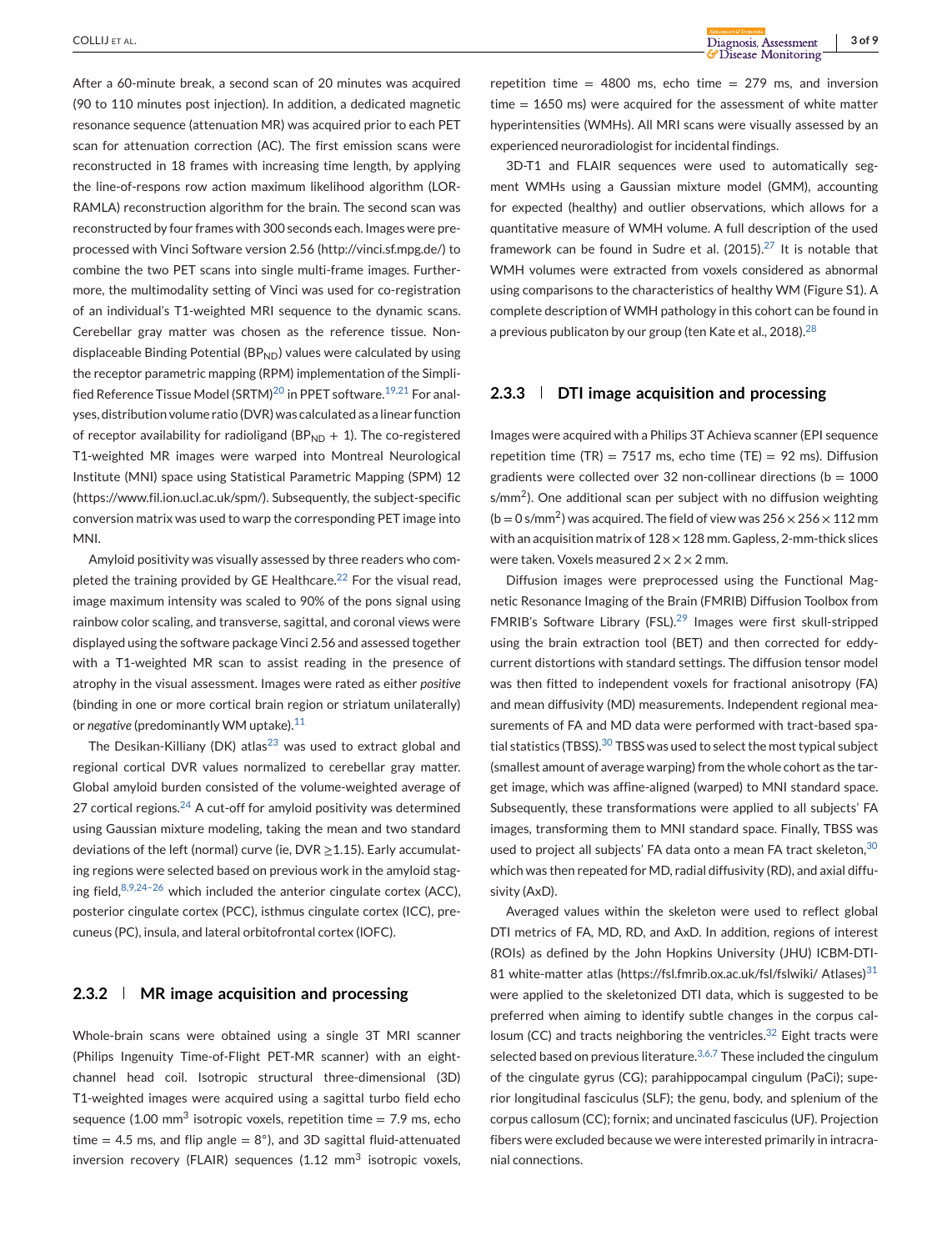MD represents the diffusion average, but it provides no information about the direction in which diffusion is increasing or decreasing. Therefore, MD measures were complemented with measures of axial and radial diffusivity, which do take the direction of diffusion into account, and used to determine which measure was most sensitive to amyloid-driven WM disruption.

#### **2.4 Statistical analyses**

Statistical analyses were performed with Statistical Package for the Social Sciences (SPSS) version 26. Generalized estimating equations (GEEs) with an exchangeable working correlation matrix and a robust estimator was applied to all multiple regression models to correct for twin status.<sup>[33](#page-7-0)</sup> Dependent and independent variables were standardized prior to the regression analyses in order to obtain standardized betas. Effect sizes were obtained:  $R^2$  values  $\leq$ 0.010 were considered small, 0.090 medium, and ≥0.250 a large effect size. Significance was set at a *P*-value < .05 (Bonferroni correction *P* = .006).

#### **2.4.1 Assessments of covariates**

Regression analyses were performed between global DVR, FA, and MD, correcting for age, sex, and WMH volume. Subsequent analyses were corrected for all covariates showing a significant relationship with either DVR or DTI measures (Figure S2).

## **2.4.2 Assessment of amyloid and DTI relationships**

First, differences in global FA and MD for amyloid− and amyloid+ subjects were investigated. Then, regression analyses between continuous measures of global and regional amyloid burden and global and tractspecific FA and MD measures were performed. Significant associations between regional amyloid and MD were further investigated for AxD and RD alterations.

Both linear and quadratic fits were applied to the regression models and the best fit was selected using the Quasi-likelihood under the Independence Model Criterion (QIC) parameter, which is the equiv-alent of the Akaike criterion used in GEE analysis.<sup>[34](#page-7-0)</sup> The lowest QIC value was selected; the reported *ΔQIC* indicates the difference in QIC value between models.

## **3 RESULTS**

Demographic characteristics of the cohort are shown in Table 1. Results that survived Bonferroni correction are shown in Table [2.](#page-4-0) Full results can be found in Table S1 and S2.

#### **TABLE 1** Demographics of the cohort

| Clinical Characteristics ( $N = 179$ )     |                                |  |  |  |  |  |
|--------------------------------------------|--------------------------------|--|--|--|--|--|
| Sex (% female)                             | 102 (57%)                      |  |  |  |  |  |
| Age                                        | 70.1 (7.14)                    |  |  |  |  |  |
| MMSE score                                 | 29.0(1.15)                     |  |  |  |  |  |
| <b>WMH</b>                                 | 5.41 $E^{03}$ (7.33 $E^{03}$ ) |  |  |  |  |  |
| APOE $\varepsilon$ 4 positivity (%)        | 74 (41.3%)                     |  |  |  |  |  |
| Global amyloid DVR                         | 1.03(0.12)                     |  |  |  |  |  |
| Global amyloid positivity (%) <sup>a</sup> | 25 (14%)                       |  |  |  |  |  |

aBased visual assessment of the parametric amyloid PET images.<sup>11</sup> Continuous measures are shown as mean (SD) unless otherwise specified. Abbreviations: MMSE, Mini Mental State Examination; WMH, white matter hyperintensity; DVR, distribution volume ratio.

#### **3.1 Global amyloid burden and DTI measures**

No differences were observed between visually amyloid− or amyloid+ subjects in global white matter (WM) fractional anisotropy (FA) (*P* = .12) or mean diffusivity (MD) (*P* = .862) or between subjects classified as amyloid− or amyloid+ based on their global quantitative amyloid burden (cut-off DVR >1.15) in global WM FA (*P* = .09) or MD  $(P=.88)$ . When a continuous measure of global amyloid burden is used, a marginal association with global FA, superior longitudinal fasciculus (SLF) FA, but not with global MD was observed.

#### **3.2 Regional amyloid burden and DTI measures**

Significant associations between FA in the body of the corpus callosum (CC) and amyloid burden in the anterior cingulate cortex (ACC), posterior cingulate cortex (PCC), insula, and most strongly the precuneus, were observed. For the precuneus, also a strong association with FA in the splenium of the CC was shown. Finally, amyloid burden in the insula also related to FA in the cingulum. For all associations, an initial higher FA upon an increase in amyloid burden, followed by an inflection point and subsequently lower FA for further increases in amyloid burden was apparent. Indeed, the quadratic model was preferred for all associations according to the quasi information criterion (QIC), as it better described the non-linear trend in the data. The associations with amyloid burden in the precuneus survived Bonferroni-correction (Table [2](#page-4-0) and Figure [1\)](#page-4-0).

Next, we tested the associations between MD and amyloid burden. MD and FA showed opposite trends as a function of amyloid burden, as expected in the presence of axonal degeneration. More specifically, significant associations were found between MD in the genu of the CC and amyloid burden in ACC, PCC, ICC, and precuneus. The latter also strongly related to MD in the body of the CC and survived Bonferroni correction. Again, most associations comprised a negative linear and positive quadratic amyloid component, also resulting in a preference for the quadratic model according to QIC (Table [2](#page-4-0) and Figure [1\)](#page-4-0).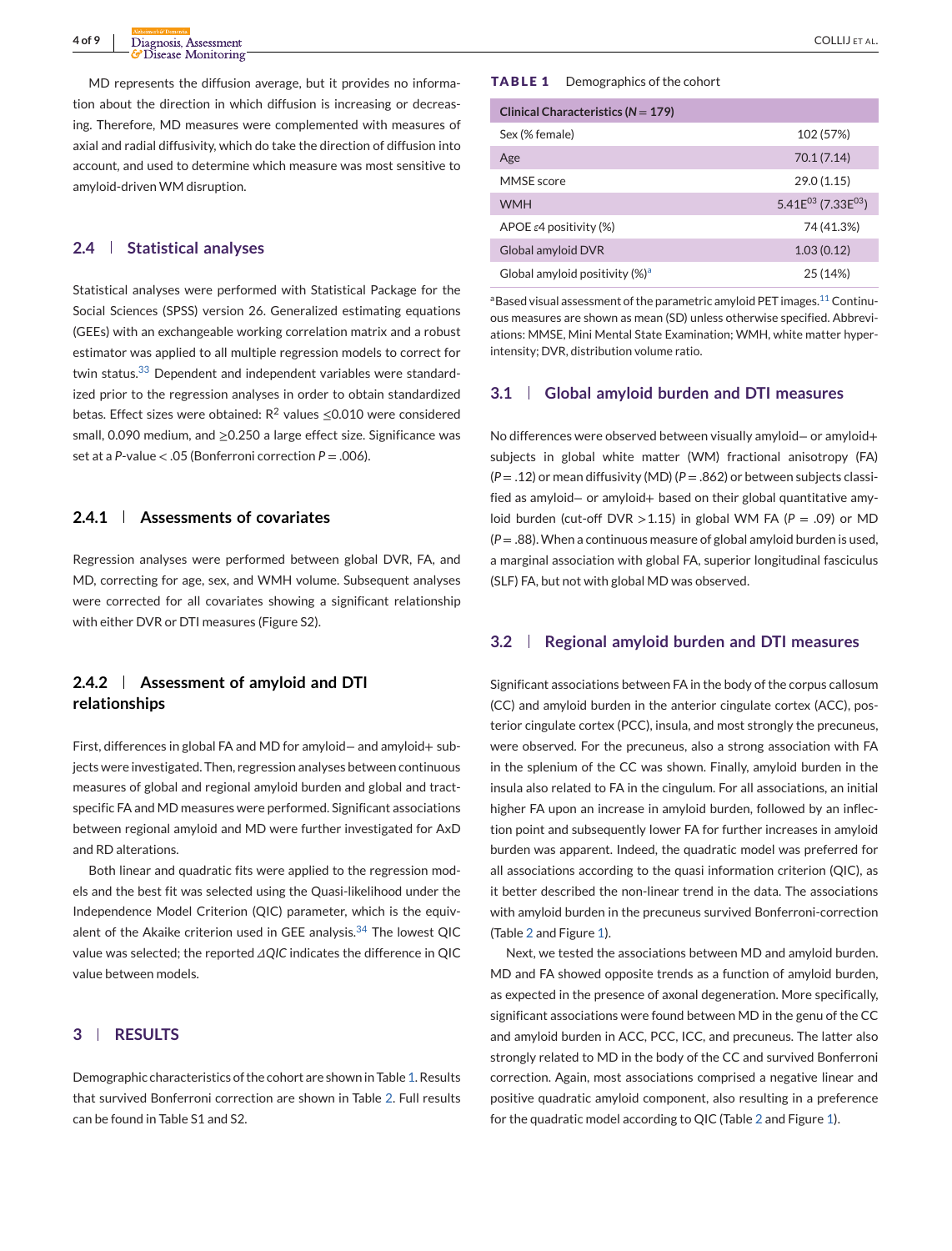<span id="page-4-0"></span>**TABLE 2** Significant associations between amyloid burden and DTI measures

|                               |             | <b>Model parameters</b> |        |                  |        |                  |       |  |  |
|-------------------------------|-------------|-------------------------|--------|------------------|--------|------------------|-------|--|--|
|                               |             | Linear                  |        | Quadratic        |        | <b>Model fit</b> |       |  |  |
| <b>Predictor</b>              | Dependent   | $\beta$                 | P      | $\boldsymbol{B}$ | p      | $\triangle QIC$  | $R^2$ |  |  |
| Fractional anisotropy         |             |                         |        |                  |        |                  |       |  |  |
| DVR precuneus                 | Body CC     | .36                     | < .001 | $-.10$           | .001   | 8.2              | .15   |  |  |
|                               | Splenium CC | .26                     | .002   | $-.10$           | .001   | 6.0              | .08   |  |  |
| DVR insula                    | Cingulum    | .23                     | .005   | $-.07$           | .012   | 3.0              | .04   |  |  |
| Mean diffusivity              |             |                         |        |                  |        |                  |       |  |  |
| DVR precuneus                 | Body CC     | $-.34$                  | < .001 | .12              | .001   | 4.5              | .10   |  |  |
| Axial diffusivity             |             |                         |        |                  |        |                  |       |  |  |
| DVR anterior cingulate cortex | Genu CC     | $-.21$                  | .004   | .08              | < .001 | 5.7              | .06   |  |  |
| Radial diffusivity            |             |                         |        |                  |        |                  |       |  |  |
| DVR anterior cingulate cortex | Genu CC     | $-.28$                  | .005   | .07              | .003   | 2.4              | .03   |  |  |
| DVR precuneus                 | Body CC     | $-.32$                  | < .001 | .09              | .004   | 2.8              | .09   |  |  |

GEE results that survived Bonferroni correction are shown adjusted for age, sex, and white matter hyperintensity (WMH). All models included random effect for twin status. Standardized betas are shown, calculated with z-scores. For all analyses, a quadratic model fit was preferred by the quasi information criterion (QIC).

Abbreviations:  $DVR =$  distribution volume ratio,  $CC =$  corpus callosum.



**FIGURE 1** Association between amyloid burden and FA/MD. Scatterplots show the associations between standardized amyloid burden (x-axis) and standardized DTI measures (y-axis), corrected for age, sex, and WMH load. Left panels: A significant non-linear relationship was observed between global DVR and global WM FA and no significant relationship was observed between global DVR and global WM MD. Middle panels: A non-linear relationship at trend level was observed between precuneus DVR and FA/MD in the body of the CC. Right panels: A non-linear association was observed between FA/MD of the body CC and amyloid burden in the precuneus, which survived Bonferroni correction

#### **3.3 Axial and radial diffusivity DTI measures**

Finally, significant associations between regional amyloid burden and tract-level MD were further analyzed for underlying axial diffusivity (AxD) and radial diffusivity (RD) patterns. Both RD and AxD in the genu of the CC strongly related to amyloid burden in the ACC. In addition, the relationship between amyloid burden in the precuneus and diffusivity in the body of the CC was fully explained by RD. All these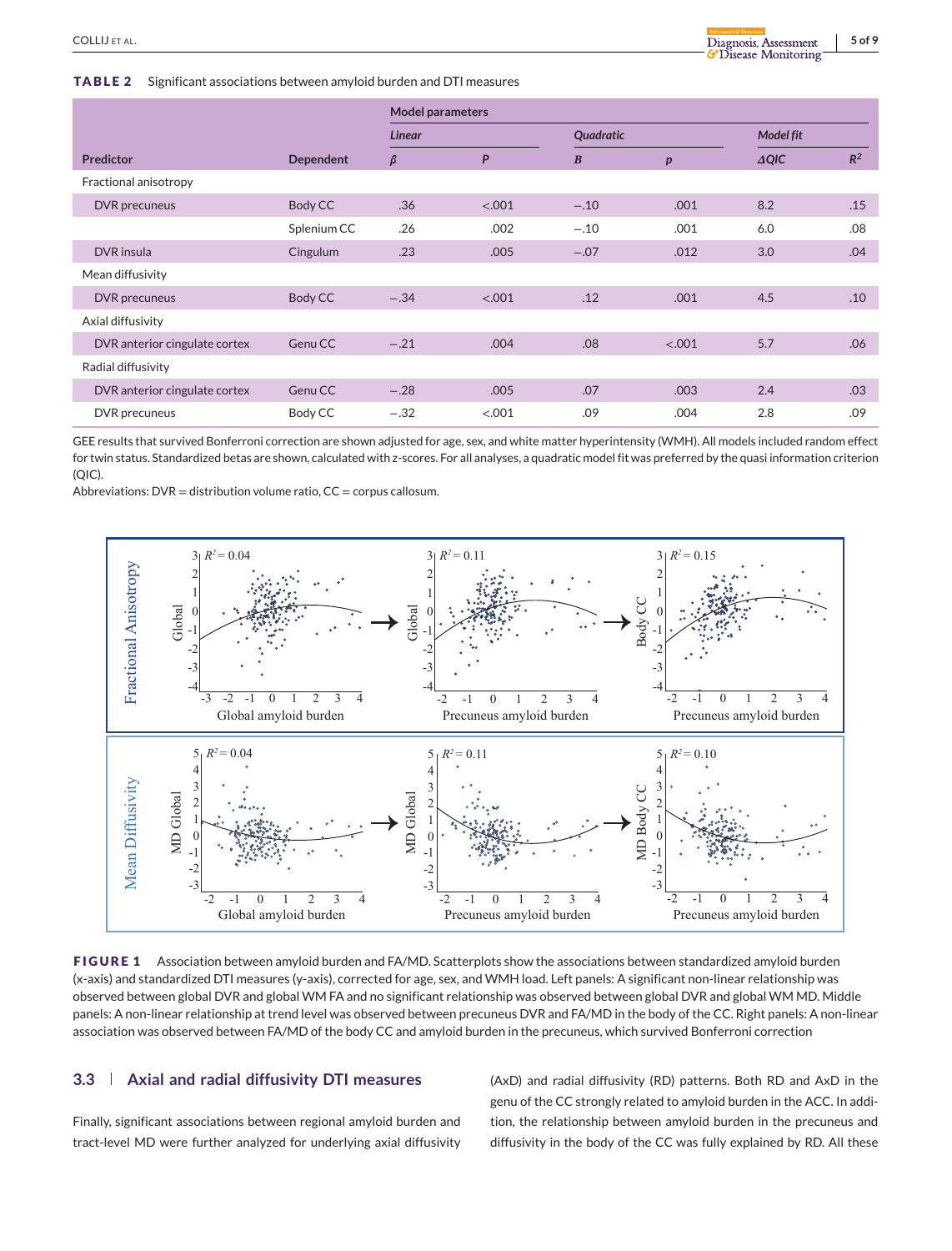

**FIGURE 2** Association between amyloid burden and AxD/RD. Scatterplots show the associations between standardized amyloid burden in the precuneus (x-axis) and standardized DTI measures (y-axis), corrected for age, sex, and WMH load. Left/middle panel: A significant non-linear relationship was observed between amyloid burden and AxD/RD in the genu of the corpus callosum (CC). Right panel: A significant non-linear relationship was observed between amyloid burden and RD in the body of the CC

associations survived Bonferroni correction (Table [2\)](#page-4-0) and AxD/RD exhibited a quadratic relationship with amyloid burden similar to that of MD (Figure 2).

## **4 DISCUSSION**

The current study suggests a non-linear relationship between regional amyloid burden and white matter (WM) microstructural measures in a cognitively unimpaired elderly population. An initial increase in amyloid burden corresponded to higher FA and lower diffusivity measures (MD/AxD/RD), followed, respectively, by a maximum for FA and a minimum for diffusivity measures, and subsequently lower FA and higher diffusivity measures for further increases in amyloid burden. This association was particularly evident between amyloid burden in the precuneus and FA/MD measures in the body of the corpus callosum (CC) and between amyloid burden in the anterior cingulate cortex (ACC) and AxD and RD measures of the genu of the CC.

A non-linear association between amyloid burden and WM tract microstructure has been described previously.<sup>[3,12](#page-7-0)</sup> Although the study ofWolf et al. observed this relationship only at the global level, a recent study from Dong et al. showed regional diffusion changes depending on the amount of global amyloid burden, most prominently in the genu of the CC. However, within this study, the continuous amyloid burden was reduced to a dichotomous categorization. By including primarily early amyloid accumulators and using amyloid PET quantification as a continuous measure in this work, our results strongly support associations between regional amyloid-*β* (A*β*) deposition and regional disruptions in WM microstructure. More specifically, amyloid burden in the anterior cingulate cortex strongly related to AxD and RD measures of the genu of the CC, whereas amyloid burden in the precuneus related to MD measures in the body and FA measures in both the body and splenium of the CC. In addition, amyloid burden in the insula significantly related to FA measures of the cingulum. It is notable that these associations between amyloid burden and DTI measures showed statistically signifi-

cant dependence both with quadratic and linear fits. Thus, the behavior of DTI metrics as a function of increasing amyloid burden suggests that amyloid deposition might induce WM changes already in (very) early accumulating subjects. This observation is also supported by the recent work of Caballero et al. (2020), who showed that A*β* deposition is associated with WM alterations throughout the adult lifespan.  $35$ 

Histological studies provide insight into the possible underlying processes of these *in vivo* observations. A recent study showed increased oligodendrocyte proliferation and remyelination of axons in early AD.<sup>[36](#page-7-0)</sup> This could effectively hamper diffusion along the axons and thus result in altered DTI measures of diffusivity in subjects with early amyloid accumulation. In addition, Winklewski et al. (2018) reported acute axonal damage due to axonal swelling and fragmentation associated with an decrease in AxD, followed by microglial clearance of membrane fragments and decreased axonal density associated with an increase in AxD.<sup>[37](#page-7-0)</sup> In accordance, initial RD decreases have been linked to axonal swelling during acute injury,  $38$  whereas subsequent RD increases are linked to demyelination. $37$  In line with these histological observations, our results show an initial decrease in AxD and RD, followed by an increase in both metrics. Such non-linear patterns might entail multiple stages of axonal damage, which in light of recent literature might be explained as initial oligodendrocyte proliferation and axonal swelling upon low amyloid burden, followed by actual axonal degeneration only becoming apparent at a higher amyloid burden.<sup>[39](#page-7-0)</sup> This also could explain why initial increases in WM FA were found not to be associated with cognitive decline in early AD, whereas decreases in WM FA were.<sup>[3,5](#page-7-0)</sup>

Non-linear associations between emerging amyloid pathology and imaging biomarkers might be able to capture the earliest response to amyloid deposition, arguably the first step of AD pathophysiological cascade.<sup>[40](#page-8-0)</sup> In line with our work, a biphasic model of gray matter MD changes in asymptomatic subjects has been proposed. $41$  In addition, a trend toward larger hippocampal volume has been reported in subjects with intermediate amyloid burden compared to amyloid-negative subjects, whereas a loss of hippocampal volume was seen in clear amyloid-positive subjects.<sup>[12](#page-7-0)</sup> Finally, recent work showed that elec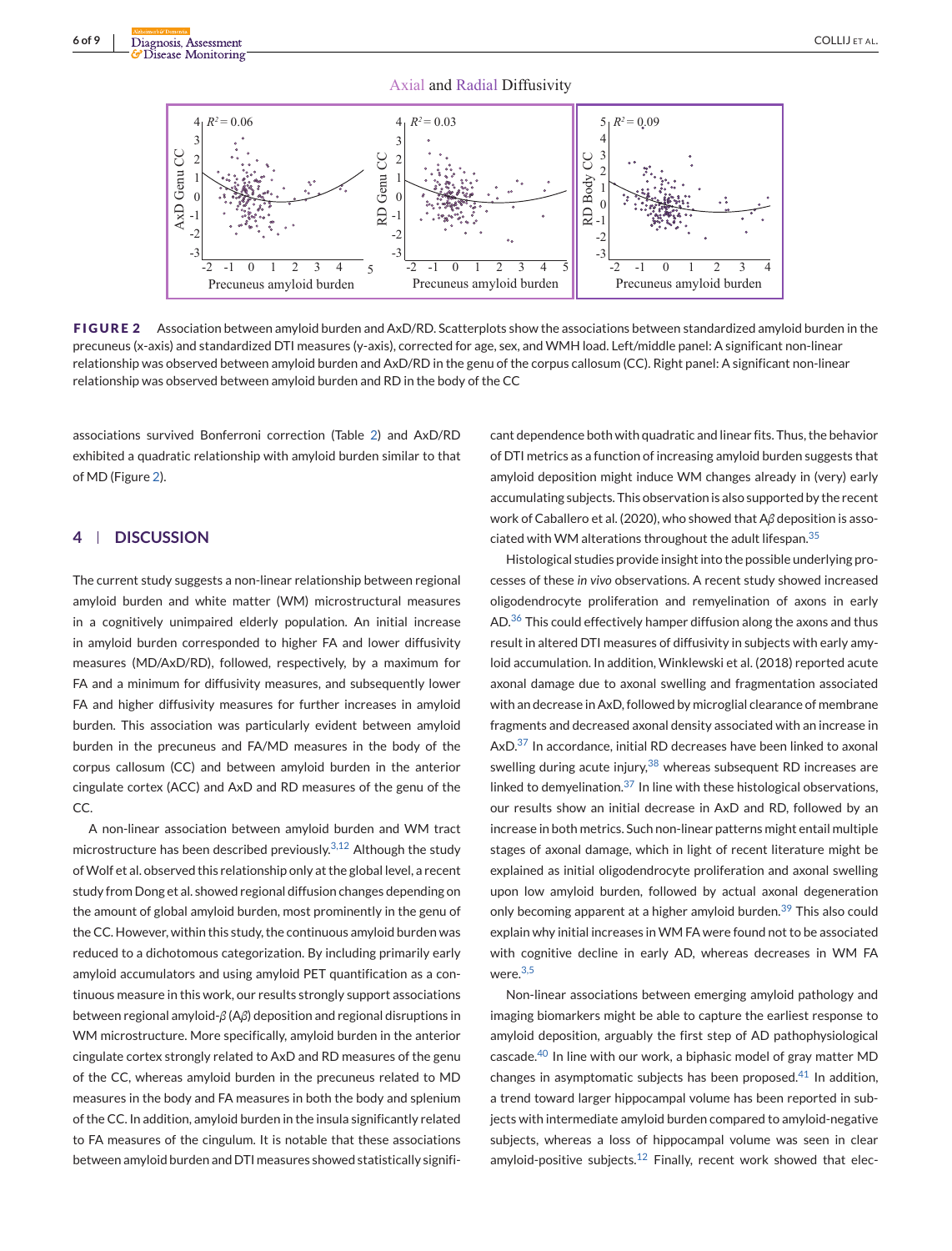troencephalography (EEG) patterns are modulated differently depending on the degree of amyloid burden, also in a non-linear fashion. $42$ Combining such imaging modalities showing biphasic response to amyloid deposition could further improve our understanding of the development of AD in its preclinical stages. Literature suggests that WM tract microstructure measures specifically of the  $CC^{12,43}$  $CC^{12,43}$  $CC^{12,43}$  seem to be promising early stage AD biomarkers in addition to amyloid pathology, and might support the identification of more accurate subjectspecific disease trajectories. This could in turn improve risk-profiling efforts of preclinical AD subjects, and possibly support targeted inclusion for secondary prevention trials focusing on secondary prevention. Longitudinal studies are necessary to further validate this crosssectional work and to investigate the value of combining regional WM integrity and amyloid burden measures in predicting cognitive decline.

Some methodological considerations of the current work should be addressed. First, we did not investigate associations between late amyloid accumulation regions and WM tracts, possibly missing other regional associations. In addition, the use of bilateral and tractwise WM ROIs might overlook local effects. Voxel-wise association studies could avoid these limitations, and future work should investigate the possible added value of these approaches. Tract-level data might also have suffered from partial-volume effects (PVEs), that is, contamination of diffusion signals by cerebrospinal fluid. Thin WM bundles are especially vulnerable to PVE, resulting in underestimation of DTI metrics alterations in the smaller tracts. PVE might therefore explain the limited amount of associations in the thin cingulum bundles, while strong results were found in the larger body  $CC<sup>44</sup>$  $CC<sup>44</sup>$  $CC<sup>44</sup>$  In addition, although the use of the skeletonized data for ROI extraction was chosen for its improved ability to detect subtle changes in the CC and tracts neighboring the ventricles, it might have been suboptimal for other WM tracts located more in the deep WM.<sup>[32](#page-7-0)</sup> Finally, the number of amyloid-positive subjects in this cohort is relatively low compared to previous literature (14% vs.  $\approx$  20%),<sup>[45](#page-8-0)</sup> given the average age of the study participants. This is probably because our apolipoprotein E (*APOE*) *ε*4 carriers, which are at the highest risk of accumulating amyloid, are mostly in the 60- to 70-year age range (data not shown) and less likely to have high global amyloid burden, but rather are on the disease trajectory toward amyloid positivity. $46$  Although continuous measures of amyloid burden were used, the low number of globally positive subjects may have limited the power to observe associations between regions known to be involved later in the amyloid accumulation process and more associative tracts like the SLF, considering the trend level associations already observed between global amyloid burden and SLF FA in this work.

#### **5 CONCLUSION**

Regional amyloid burden is associated with disruption of the WM microstructure in cognitively unimpaired subjects. This association was driven mostly by amyloid burden in the precuneus and it could be most robustly measured in the body of the CC, where a nonlinear biphasic relationship between DTI metrics and amyloid burden was apparent. Our results might reflect initial amyloid-associated compensatory mechanisms of the WM, followed by axonal degeneration patterns in the earliest stages of AD. Taken together, DTI measures of the body of the CC are promising early AD biomarkers and could, together with amyloid burden, support risk-profiling efforts in preclinical AD subjects.

#### **ACKNOWLEDGMENTS**

The authors want to thank all PreclinAD participants for their efforts to join and complete this demanding study and our colleagues of The Netherlands Twin Register for referring participants. The research leading to these results has received support from the Innovative Medicines Initiative Joint Undertaking under European Medical Information Framework (EMIF) grant agreement No. 115372, resources of which are composed of financial contribution from the European Union's Seventh Framework Programme (FP7/2007-2013) and European Federation of Pharmaceutical Industries and Associations (EFPIA) companies in-kind contribution. The project leading to this paper has received funding from the Innovative Medicines Initiative 2 Joint Undertaking under Amyloid Imaging to Prevent Alzheimer's Disease (AMYPAD) grant agreement No. 115952 and European Prevention of Alzheimer's Dementia (EPAD) grant No. 115736. This Joint Undertaking receives the support from the European Union's Horizon 2020 Research and Innovation Programme and EFPIA. Frederik Barkhof is supported by the National Institute for Health Research University College London Hospitals (NIHR UCLH) Biomedical Research Centre. This work also received in-kind sponsoring of the PET-tracer from General Electric (GE) Healthcare. *This communication reflects the views of the authors and neither IMI nor the European Union and EFPIA are liable for any use that may be made of the information contained herein*.

#### **AUTHOR CONTRIBUTIONS**

L.E. Collij S. Ingala, H. Top, V. Wottschel, K. Stickney, J. Tomassen, E. Konijnenberg, M. Ten Kate, C. Sudre, I. Lopes Alves, M.M. Yaqub, A.M. Wink, and D. Van 't Ent report no disclosures relevant to the manuscript. P. Scheltens received grants from GE Healthcare, Piramal, and Merck, paid to his institution; he has received speaker's fees paid to the institution Alzheimer Center, VU University Medical Center, Lilly, GE Healthcare, and Roche. B.N.M. van Berckel reports no disclosures relevant to the manuscript. P.J. Visser has served as member of the advisory board of Roche Diagnostics. Dr Visser received nonfinancial support from GE Healthcare, research support from Biogen, and grants from Bristol-Myers Squibb, EU/EFPIA Innovative Medicines Initiative Joint Undertaking, and EU Joint Programme–Neurodegenerative Disease Research (JPND and ZonMw). F. Barkhof received payment and honoraria from Bayer Genzyme, Biogen-Idec, TEVA, Merck, Novartis, Roche, IXICO Ltd, GeNeuro, and Apitope Ltd for consulting; payment from the IXICOLtd, and MedScape for educational presentations; research support via grants from EU/EFPIA Innovative Medicines Initiative Joint Undertaking (AMYPAD consortium), EuroPOND (H2020), UK MS Society, Dutch MS Society, PICTURE (IMDI-NWO),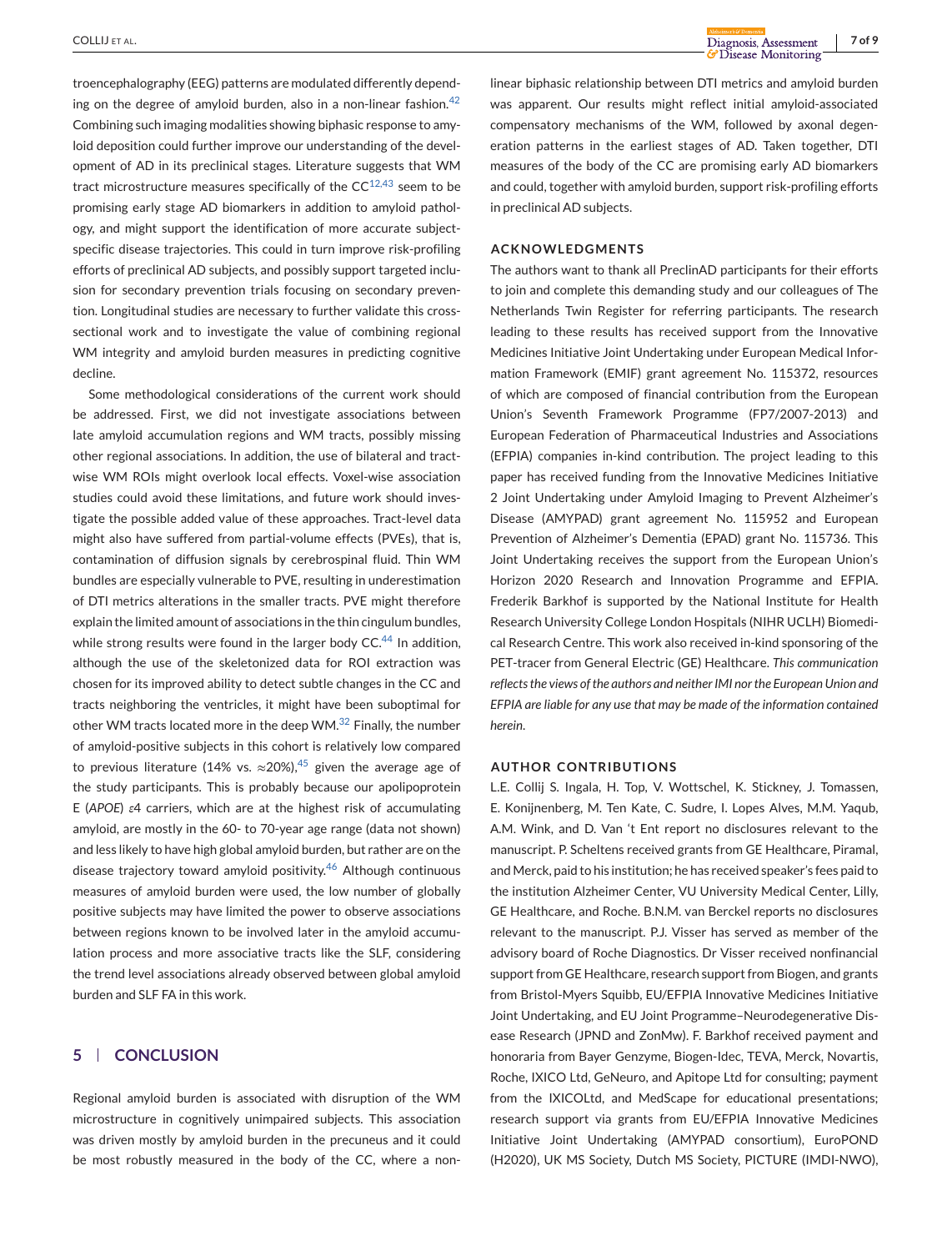<span id="page-7-0"></span>NIHR UCLH Biomedical Research Centre (BRC), and ECTRIMS-MAGNIMS. A. Den Braber reports no disclosures relevant to the manuscript.

#### **REFERENCES**

- 1. Jack CR Jr., Knopman DS, Jagust WJ, et al. Tracking pathophysiological processes in Alzheimer's disease: an updated hypothetical model of dynamic biomarkers. *Lancet Neurol*. 2013;12:207-216.
- 2. Clerx L, Visser PJ, Verhey F, Aalten P. New MRI markers for Alzheimer's disease: a meta-analysis of diffusion tensor imaging and a comparison with medial temporal lobe measurements. *J Alzheimers Dis*. 2012;29:405-429.
- 3. Wolf D, Fischer FU, Scheurich A, Fellgiebel A. Alzheimer's disease neuroimaging I. non-linear association between cerebral amyloid deposition and white matter microstructure in cognitively healthy older adults. *J Alzheimers Dis*. 2015;47:117-127.
- 4. Rieckmann A, Van Dijk KR, Sperling RA, Johnson KA, Buckner RL, Hedden T. Accelerated decline in white matter integrity in clinically normal individuals at risk for Alzheimer's disease. *Neurobiol Aging*. 2016;42:177-188.
- 5. Vipin A, Ng KK, Ji F, Shim HY, et al. Amyloid burden accelerates white matter degradation in cognitively normal elderly individuals. *Hum Brain Mapp*. 2019;40:2065-2075.
- 6. Molinuevo JL, Ripolles P, Simo M, et al. White matter changes in preclinical Alzheimer's disease: a magnetic resonance imaging-diffusion tensor imaging study on cognitively normal older people with positive amyloid beta protein 42 levels. *Neurobiol Aging*. 2014;35:2671- 2680.
- 7. Racine AM, Adluru N, Alexander AL, et al. Associations between white matter microstructure and amyloid burden in preclinical Alzheimer's disease: a multimodal imaging investigation. *Neuroimage Clin*. 2014;4:604-614.
- 8. Palmqvist S, Scholl M, Strandberg O, et al. Earliest accumulation of beta-amyloid occurs within the default-mode network and concurrently affects brain connectivity. *Nat Commun*. 2017;8:1214.
- 9. Grothe MJ, Barthel H, Sepulcre J, et al. In vivo staging of regional amyloid deposition. *Neurology*. 2017;89:2031-2038.
- 10. Farrell ME, Chen X, Rundle MM, Chan MY, Wig GS, Park DC. Regional amyloid accumulation and cognitive decline in initially amyloidnegative adults. *Neurology*. 2018;91(19):e1809-e1821.
- 11. Collij L, Konijnenberg E, Reimand J, et al. Assessing Amyloid pathology in cognitively normal subjects using [(18)F]Flutemetamol PET: comparing visual reads and quantitative methods. *J Nucl Med*. 2018;60(4):541-547.
- 12. Dong JW, Jelescu IO, Ades-Aron B, et al. Diffusion MRI biomarkers of white matter microstructure vary nonmonotonically with increasing cerebral amyloid deposition. *Neurobiol Aging*. 2020;89:118-128.
- 13. Thal DR, Beach TG, Zanette M, et al. [(18)F]flutemetamol amyloid positron emission tomography in preclinical and symptomatic Alzheimer's disease: specific detection of advanced phases of amyloidbeta pathology. *Alzheimers Dement*. 2015;11:975-985.
- 14. Villeneuve S, Rabinovici GD, Cohn-Sheehy BI, et al. Existing Pittsburgh Compound-B positron emission tomography thresholds are too high: statistical and pathological evaluation. *Brain*. 2015;138:2020- 2033.
- 15. Mattsson N, Palmqvist S, Stomrud E, Vogel J, Hansson O. Staging beta-Amyloid pathology with amyloid positron emission tomography. *JAMA Neurol*. 2019;76(11).
- 16. Bischof GN, Jacobs HIL. Subthreshold amyloid and its biological and clinical meaning: long way ahead. *Neurology*. 2019;93(2):72-79.
- 17. Willemsen G, Vink JM, Abdellaoui A, et al. The Adult Netherlands Twin Register: twenty-five years of survey and biological data collection. *Twin Res Hum Genet*. 2013;16:271-281.
- 18. Konijnenberg E, Carter SF, Kate M Ten, et al. The EMIF-AD PreclinAD study: study design and baseline cohort overview. *Alzheimers Res Ther*. 2018;10: 75.
- 19. Heeman F, Yaqub M, Lopes AlvesI, et al. Optimized dual-time-window protocols for quantitative [(18)F]flutemetamol and [(18)F]florbetaben PET studies. *EJNMMI Res*. 2019;9: 32.
- 20. Lammertsma AA, Hume SP. Simplified reference tissue model for PET receptor studies. *Neuroimage*. 1996;4:153-158.
- 21. Boellaard R, Yaqub M, Lubberink M, Lammertsma A. PPET: a software tool for kinetic and parametric analyses of dynamic PET studies. *NeuroImage*. 2006;31: T62.
- 22. Buckley CJ, Sherwin PF, Smith AP, Wolber J, Weick SM, Brooks DJ. Validation of an electronic image reader training programme for interpretation of [18F]flutemetamol beta-amyloid PET brain images. *Nucl Med Commun*. 2017;38:234-241.
- 23. Desikan RS, Segonne F, Fischl B, et al. An automated labeling system for subdividing the human cerebral cortex on MRI scans into gyral based regions of interest. *Neuroimage*. 2006;31:968-980.
- 24. Collij LE, Heeman F, Salvado G, et al. Multi-tracer model for staging cortical amyloid deposition using PET imaging. *Neurology*: 2020.
- 25. Mattsson N, Palmqvist S, Stomrud E, Vogel J, Hansson O. Staging *β*amyloid pathology with amyloid positron emission tomography. *JAMA neurology*. 2019;76:1319-1329.
- 26. Fantoni E, Collij L, Alves IL, Buckley C, Farrar G. The spatial-temporal ordering of amyloid pathology and opportunities for PET imaging. *J Nucl Med*. 2019.
- 27. Sudre CH, Cardoso MJ, Bouvy WH, Biessels GJ, Barnes J, Ourselin S. Bayesian model selection for pathological neuroimaging data applied to white matter lesion segmentation. *IEEE Trans Med Imaging*. 2015;34:2079-2102.
- 28. Ten Kate M, Sudre CH, den Braber A, et al. White matter hyperintensities and vascular risk factors in monozygotic twins. *Neurobiol Aging*. 2018;66:40-48.
- 29. Smith SM, Jenkinson M, Woolrich MW, et al. Advances in functional and structural MR image analysis and implementation as FSL.*Neuroimage*. 2004;23(Suppl 1): S208-19.
- 30. Smith SM, Jenkinson M, Johansen-Berg H, et al. Tract-based spatial statistics: voxelwise analysis of multi-subject diffusion data. *Neuroimage*. 2006;31:1487-1505.
- 31. Mori S, Oishi K, Jiang H, et al. Stereotaxic white matter atlas based on diffusion tensor imaging in an ICBM template. *Neuroimage*. 2008;40:570-582.
- 32. Zhang S, Arfanakis K. White matter segmentation based on a skeletonized atlas: effects on diffusion tensor imaging studies of regions of interest. *J Magn Reson Imaging*. 2014;40:1189-1198.
- 33. Minica CC, Dolan CV, Kampert MM, Boomsma DI, Vink JM. Sandwich corrected standard errors in family-based genome-wide association studies. *Eur J Hum Genet*. 2015;23:388-394.
- 34. Pan W. Akaike's information criterion in generalized estimating equations. *Biometrics*. 2001;57:120-125.
- 35. Caballero MAA, Song Z, Rubinski A, et al. Age-dependent amyloid deposition is associated with white matter alterations in cognitively normal adults during the adult life span. *Alzheimers Dement*. 2020.
- 36. Mathys H, Davila-Velderrain J, Peng Z, et al. Single-cell transcriptomic analysis of Alzheimer's disease. *Nature*. 2019;570:332-337.
- 37. Winklewski PJ, Sabisz A, Naumczyk P, Jodzio K, Szurowska E, Szarmach A. Understanding the physiopathology behind axial and radial diffusivity changes-what do we know?. *Front Neurol*. 2018;9: 92.
- 38. Chu Z,Wilde EA, Hunter JV, et al. Voxel-based analysis of diffusion tensor imaging in mild traumatic brain injury in adolescents. *AJNR Am J Neuroradiol*. 2010;31:340-346.
- 39. Wang Q, Wang Y, Liu J, et al. Quantification of white matter cellularity and damage in preclinical and early symptomatic Alzheimer's disease. *Neuroimage Clin*. 2019;22:101767.